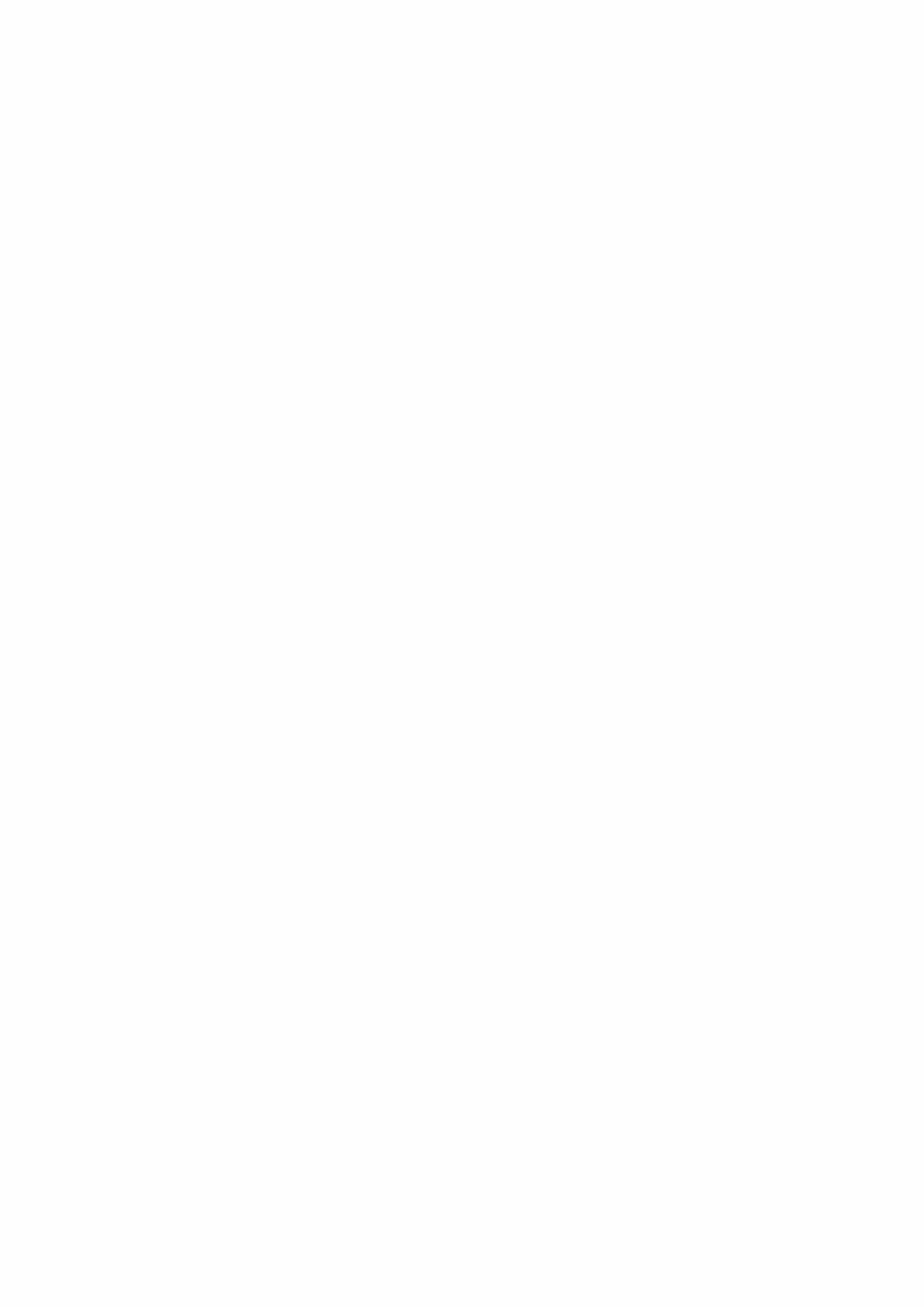

Published 1998-12-01

INTERNATIONAL ORGANIZATION FOR STANDARDIZATION • MEЖДУНАРОДНАЯ ОРГАНИЗАЦИЯ ПО СТАНДАРТИЗАЦИИ • ORGANISATION INTERNATIONALE DE NORMALISATION INTERNATIONAL ELECTROTECHNICAL COMMISSION • MEЖДУНАРОДНАЯ ЭЛЕКТРОТЕХНИЧЕСКАЯ КОМИССИЯ • COMMISSION ÉLECTROTECHNIQUE INTERNATIONALE

# **Information technology — Text and office systems — Document Printing Application (DPA) —**

# **Part 1:** Abstract service definition and procedures

TECHNICAL CORRIGENDUM 3

Technologies de l'information — Bureautique — Application impression de documents (DPA) —

l

Partie 1: Définition de service abstrait et procédures

RECTIFICATIF TECHNIQUE 3

Technical Corrigendum 3 to International Standard ISO/IEC 10175-1:1996 was prepared by Joint Technical Committee ISO/IEC JTC 1, Information technology, Subcommittee SC 33, Distributed application services.

*Page 41*

**Subclause 8.1.1**

*Delete the following two lines from subclause 8.1.1:*

From Management Information Model (ISO/IEC 10165-4)

AttributeId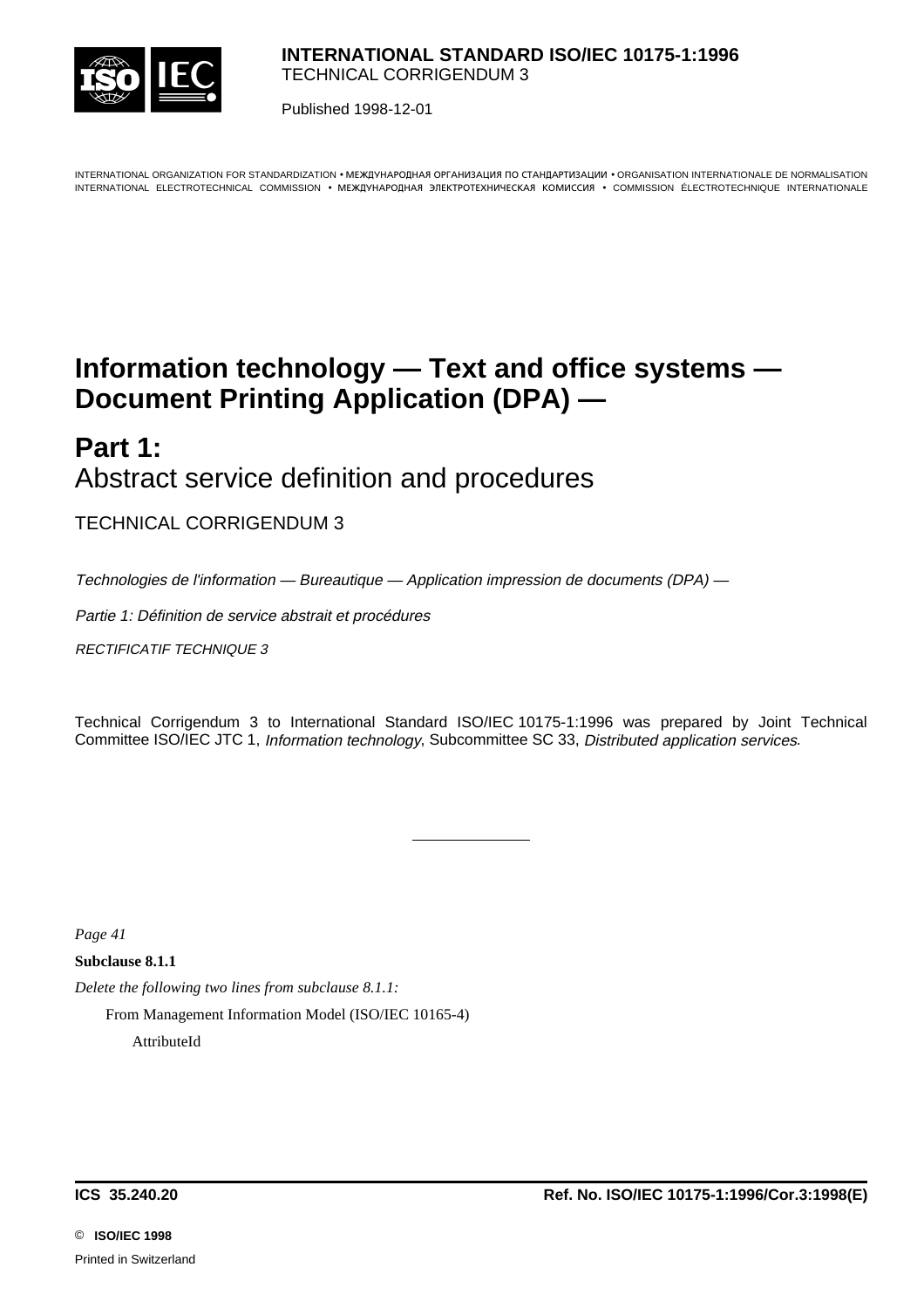# **Subclause 8.1.2**

*Insert new subclause 8.1.2.5 on page 44:*

## **8.1.2.5 Requested-attributes**

This attribute enables a client to specify a list of attibutes that are to be returned from a DPA abstract-operation; the specified attributes will be included with the status attributes that are normally returned in the abstract-operation result. This is useful in those cases where a user needs information that is not normally returned by a particular server or abstractoperation.

Attributes that are specified in **requested-attributes**, but which are not supported by the server, or for which a value is not available, will be returned with an empty value.

If this attribute is not specified in the abstract-operation argument, the server will return the status attributes that are normally returned in the abstract-operation result. If this attribute is specified in the list-object-attributes-argument, it will be ignored.

```
requested-attributes ATTRIBUTE
       WITH ATTRIBUTE-SYNTAX AttributeId
       MATCHES FOR EQUALITY
       MULTI VALUE
       ::= id-att-requested-attributes
```
*Page 44*

# **Subclause 8.1.3**

| In the table in 8.1.3, replace the line: |                    |  |
|------------------------------------------|--------------------|--|
| ub-octet-string                          | INTEGER $: = 255$  |  |
| with the line:                           |                    |  |
| ub-octet-string                          | INTEGER ::= $4095$ |  |

*Page 86*

## **Subclause 9.1.5.9**

*Replace the heading line of 9.1.5.9:*

**9.1.5.9. Delta time and deltaSyntax**

*with:*

**9.1.5.9. DeltaTime and deltaTimeSyntax**

## *Page 97*

## **Subclause 9.1.5.51**

*Replace the first paragraph and syntax production:*

Attribute value types that can specify a value as either a Cardinal or an OID (that normally names a Cardinal) employ this generic data type and syntax in this definition.

```
CardinalOrOid ::= CHOICE {
     cardinal-value [0] Cardinal,
     oid-value [1] OBJECT IDENTIFIER }
```
*By:*

Attribute value types that can specify a value as either an OID (that normally names a Cardinal or pair of Cardinals) or as a single Cardinal or pair of Cardinals employ this generic data type and syntax in this definition.

```
CardinalOrOid ::= CHOICE {
     cardinal-value [0] Cardinal,
     oid-value [1] OBJECT IDENTIFIER
     2-dimension-value {
          first-value [0] Cardinal
          second-value [1] Cardinal } }
```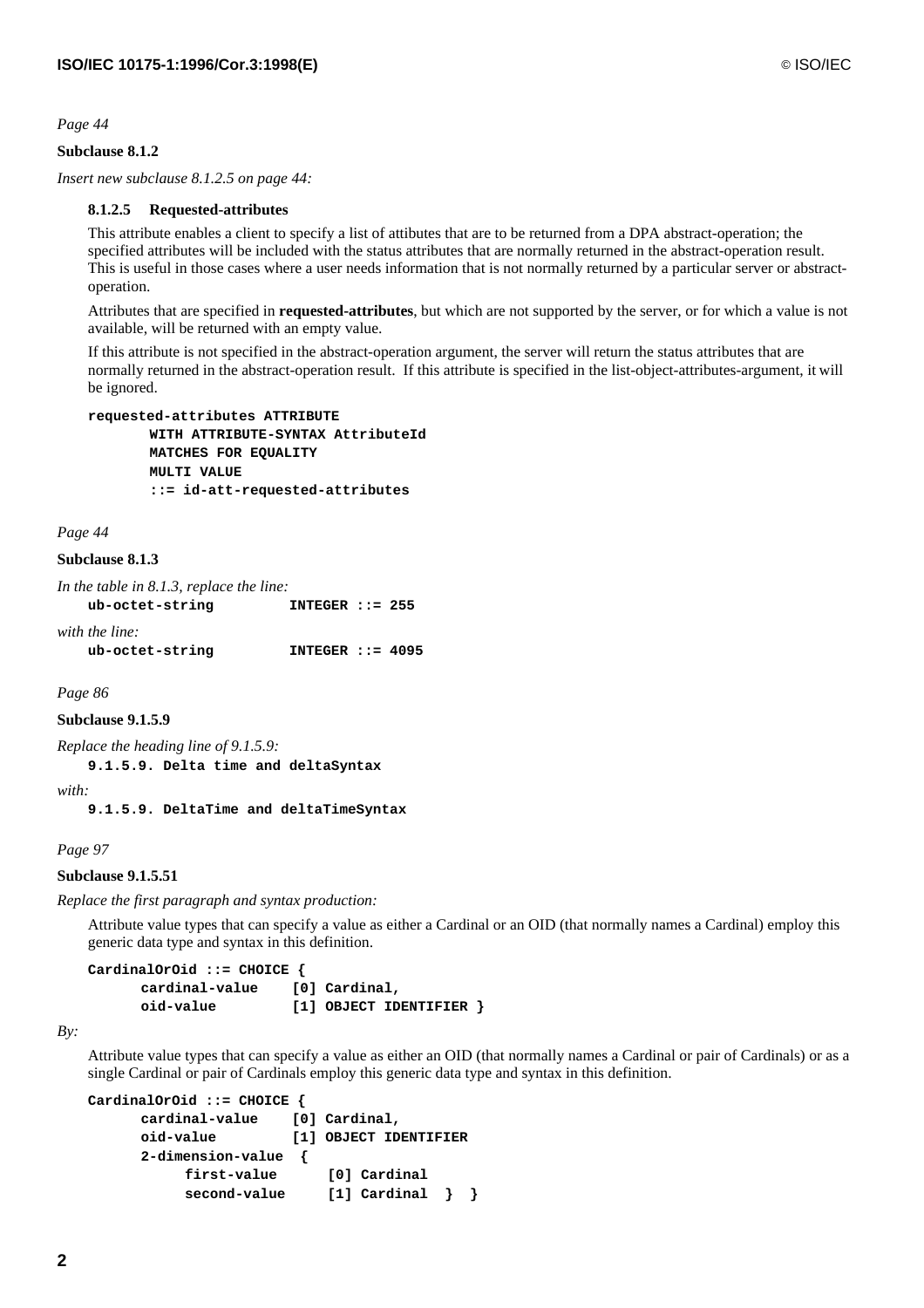# **Subclause 9.1.5.52**

*Replace the first paragraph and syntax production:*

Attribute value types that can specify a value as a Cardinal and also have an OID that acts as alias for the Cardinal employ this generic data type and syntax in this definition.

```
OidCardinalMap ::= SEQUENCE {
     oid-name [0] OBJECT IDENTIFIER OPTIONAL,
     cardinal-value [1] Cardinal }
```
*By:*

Attribute value types that can specify a value as a Cardinal or pair of Cardinals and also have an OID that acts as alias for the Cardinal (or pair of Cardinals) employ this generic data type and syntax in this definition.

```
OidCardinalMap ::= SEQUENCE {
     oid-name [0] OBJECT IDENTIFIER OPTIONAL,
     first-value [1] Cardinal,
     second-value [2] Cardinal OPTIONAL }
```
*Page 105*

```
Subclause 9.2.1.2
```
*Replace subclause 9.2.1.2 with the following:*

## **9.2.1.2 Job-identifiers-on-printers**

The **Job-identifiers-on-printers** attribute is intended to replace the earlier attribute **job-identifier-on-printer**, which is now deprecated. The new form of the attribute permits a job to be split across multiple printers, without losing the identity of the job on each separate printer. The earlier version of the attribute only provided for a single job-identifier to be passed, so if the job was split among multiple printers, the identities of the subjobs could be lost or ambiguous.

## **9.2.1.2.1 Job-identifiers-on-printers attribute**

This attribute can contain a unique job-identifier for this job on each assigned printer or next server downstream, and it shall be assigned by that printer or server.

```
JobIdentifierOnPrinter ::= SEQUENCE {
                                       printer-name [0] SimpleName,
                                       job-identifier [1] JobIdentifier }
jobIdentifierOnPrinterSyntax ATTRIBUTE-SYNTAX
       JobIdentifierOnPrinter
      MATCHES FOR EQUALITY SET-COMPARISON SET-INTERSECTION
       ::= id-syn-job-identifier-on-printer
job-identifiers-on-printers ATTRIBUTE
         WITH ATTRIBUTE-SYNTAX jobIdentifierOnPrinterSyntax
         MULTI VALUE
```
 **::= id-att-job-identifiers-on-printers**

The value of the **job-identifiers-on-printers** attribute shall contain the job-identifier that the printer or the next server downstream generates at the time the server submits the job to the printer or the next server downstream. If the printer or the next server downstream does not generate its own job identifier, the server shall leave the job-identifier value unspecified (i.e., the job-identifier element shall contain a null string).

If the job is split among two or more printers, the value of **job-identifiers-on-printers** shall contain a job-identifier for each of the assigned printers. If a printer does not generate its own job identifier, the server shall place a null string in place of a job-identifier for that printer.

NOTE – This attribute is intended for jobs submitted to other servers, such as a gateway to a legacy server, or to printers which have their own internal queue and assign their own job identifiers.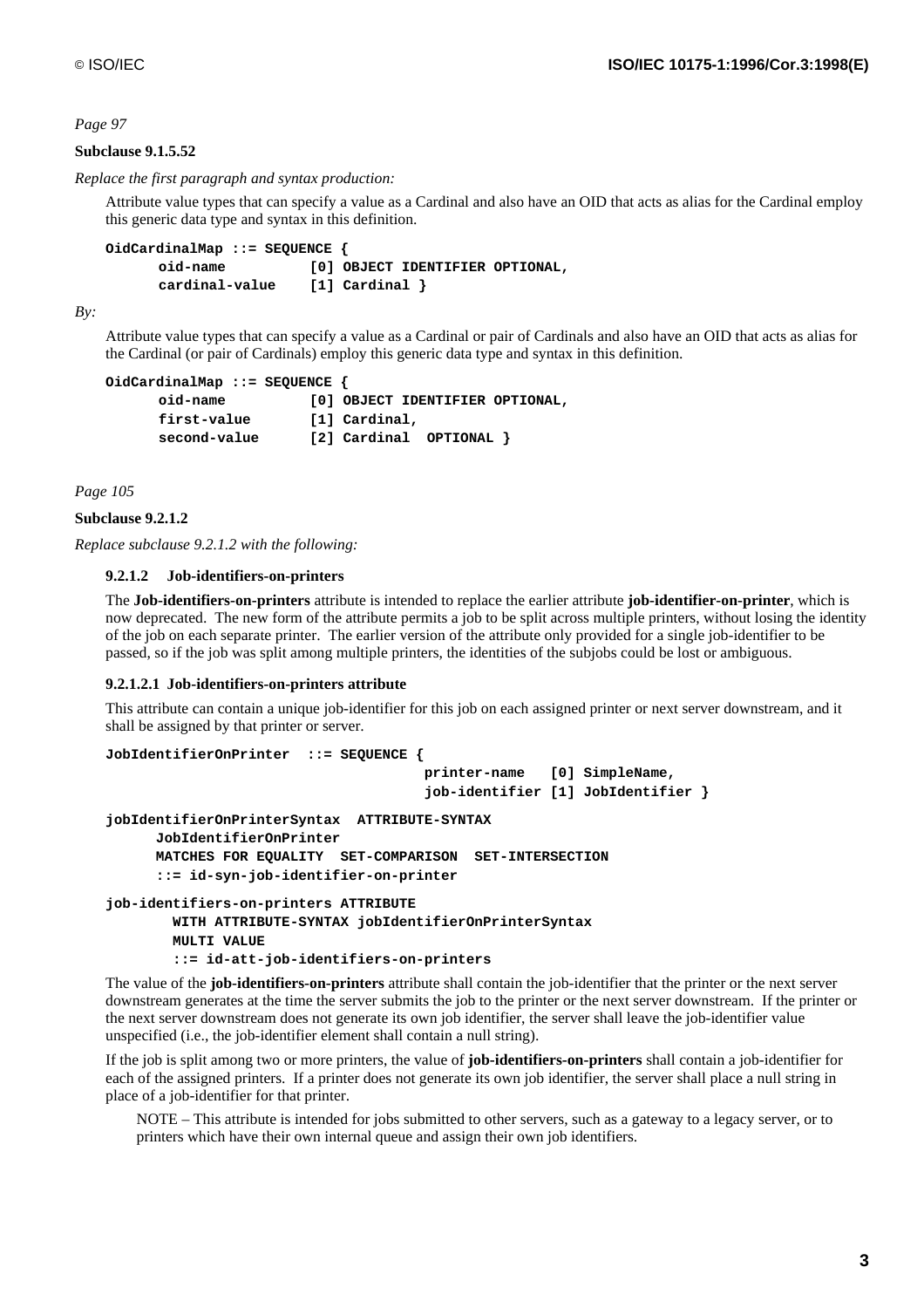# **9.2.1.2.2 Job-identifier-on-printer attribute** [Deprecated]

[Temporary Note: This attribute is now deprecated, but should be supported for a limited time to enable interoperability with older DPA client and server implementations.]

This attribute provides the job-identifier for this job to uniquely identify it on the printer or next server downstream, and it shall be assigned by that printer or server.

# **job-identifier-on-printer ATTRIBUTE WITH ATTRIBUTE-SYNTAX jobIdentifierSyntax SINGLE VALUE ::= id-att-job-identifier-on-printer**

The value of the **job-identifier-on-printer** attribute shall be the job-identifier that the printer or the next server downstream generates at the time the server submits the job to the printer or the next server downstream. If the printer or the next server downstream does not generate its own job identifier, the server shall leave the value of this attribute unspecified.

NOTE – This attribute is intended for jobs submitted to other servers, such as a gateway to a legacy server, or to printers which have their own internal queue and assign their own job identifiers.

*Page 119*

## **Subclause 9.2.4.12**

*Replace the second entry:*

| submit-only | id-val-job-validate-submit-only Server to determine whether or not the job would be |                                                      |  |  |  |  |
|-------------|-------------------------------------------------------------------------------------|------------------------------------------------------|--|--|--|--|
|             |                                                                                     | completed without errors or warnings; no printing is |  |  |  |  |
|             |                                                                                     | requested                                            |  |  |  |  |

*with the following table entries:*

| submit-only         | id-val-job-validate-submit-only | Server to determine whether or not the job would be            |
|---------------------|---------------------------------|----------------------------------------------------------------|
|                     |                                 | completed; print request parameters are to be checked but not  |
|                     |                                 | the print datastream; no printing is requested                 |
| validate-datastream | id-val-job-validate-datastream  | Server to determine whether or not the job would be            |
|                     |                                 | completed; print datastream is to be checked but not the print |
|                     |                                 | request parameters; no printing is requested                   |
| validate-both       | id-val-job-validate-both        | Server to determine whether or not the job would be            |
|                     |                                 | completed; both the print request parameters and the print     |
|                     |                                 | datastream are to be checked; no printing is requested         |

## *Page 125*

# **Subclause 9.2.8.1**

*Revise the first sentence to read:*

This attribute identifies the current state of the job (pending, processing, held, etc.).

*Page 126*

*Revise the table entry for "printing" as follows (using strikeout character formatting as shown):*

| printing | id-val-job-state- | The server has completed processing the job and the output device is currently              |
|----------|-------------------|---------------------------------------------------------------------------------------------|
|          | printing          | printing the job on at least one printer. That is, a print engine is either printing pages  |
|          |                   |                                                                                             |
|          |                   | of the job, or failing in its attempt to print pages of the job because of some wait state, |
|          |                   | such as, start-wait, end-wait, needs-attention, etc. The complete job state includes the    |
|          |                   | detailed status represented in the printers' printer-state attribute(s).                    |
|          |                   | NOTE - a system may not always be able to determine when a job is actually being            |
|          |                   | printed; therefore, printing is considered a substate of the processing state, and          |
|          |                   | implementation of the printing substate is optional.                                        |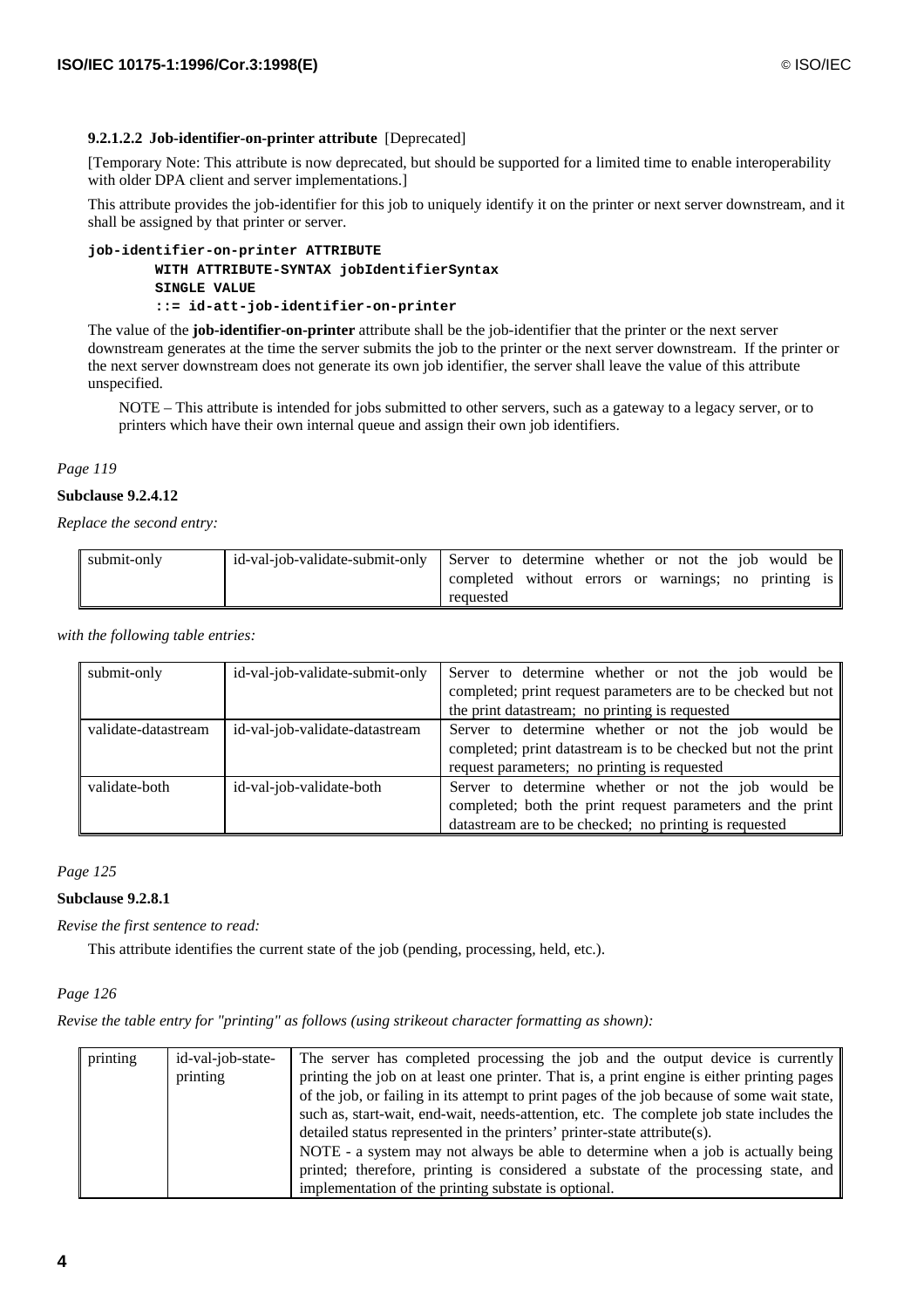*Revise the table entry for "paused" to read as follows:*

| paused | id-val-job-state- | The job has been paused as a result of a Pause Job operation, or a printer failure has |
|--------|-------------------|----------------------------------------------------------------------------------------|
|        | paused            | caused the server to pause the job until an operator can deal with the problem.        |

# *Page 128*

*Replace Figure 9-1 on page 128 with the following figure:*

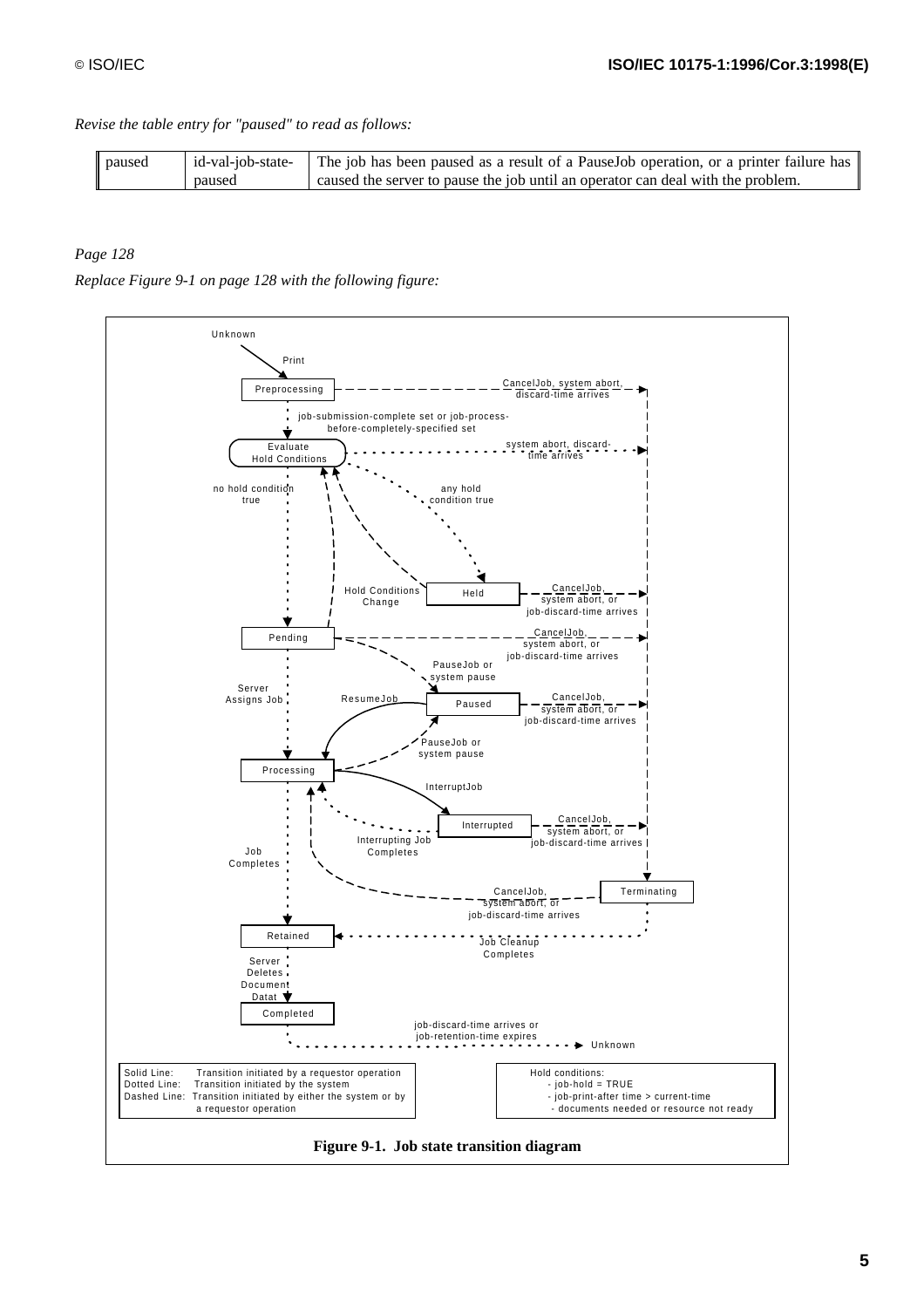# **Subclause 9.2.8.18**

*Replace the line:*

WITH ATTRIBUTE-SYNTAX JobIdentifierSyntax

*with the line:*

WITH ATTRIBUTE-SYNTAX newJobIdentifierSyntax

*Page 138*

## **Subclause 9.2.8**

*On page 138, preceding subclause 9.2.9, insert the new subclause 9.2.8.30:*

## **9.2.8.30 Job-state-message**

Attribute values of this type shall contain human readable text information about a job's state. This message is used primarily when a job has been completed with errors or has been aborted.

**job-state-message ATTRIBUTE WITH ATTRIBUTE-SYNTAX errorMessageSyntax SINGLE VALUE ::= id-att-job-state-message**

*Page 152*

## **Subclause 9.3.2.8**

*Replace the first paragraph with the following text:*

This attribute identifies a resolution that the server shall use as the resolution default for (the pages of) the document where the document itself does not specify a resolution. The resolution may be specified either by one or two integer values in dots per inch (dpi), or it may name a resolution with an OID. When two integers are specified, the **first-value** represents the resolution across the feed direction of the printer, while the **second-value** represents the resolution along the feed direction.

## *Page 166*

## **Subclause 9.3.2.22**

*Replace the text after the syntax production with the following:*

A value of **1** for **copy-count** shall generate a single human perceptible copy of the electronic document. If a value of **0** is supplied, then no print output shall be produced. This is useful when resubmitting a multi-document job if one or more documents are to be omitted from the job output.

## *Pages 184-185*

## **Subclause 9.4.8**

# *In 9.4.8, just before the final paragraph, add the following paragraph:*

Some printers may support resolutions that are not *square*, i.e., the values are different along the printer's two principal axes. In this case, both cardinal values are given; the **first-value** represents the resolution across the feed direction of the printer, and the **second-value** represents the resolution along the feed direction.

*Page 220*

# **Subclause 9.6.4**

## *At the end of 9.6.4, on page 220, insert the following note:*

NOTE - this attribute is now deprecated because the medium-type values defined do not form an orthogonal list; i.e., a particular type of medium may possess more than one of the defined medium-type values. The multi-valued attribute named **medium-properties** should be implemented instead of the **medium-type** attribute. However, the medium-type values defined in this clause may be used with the new attribute **medium-properties**.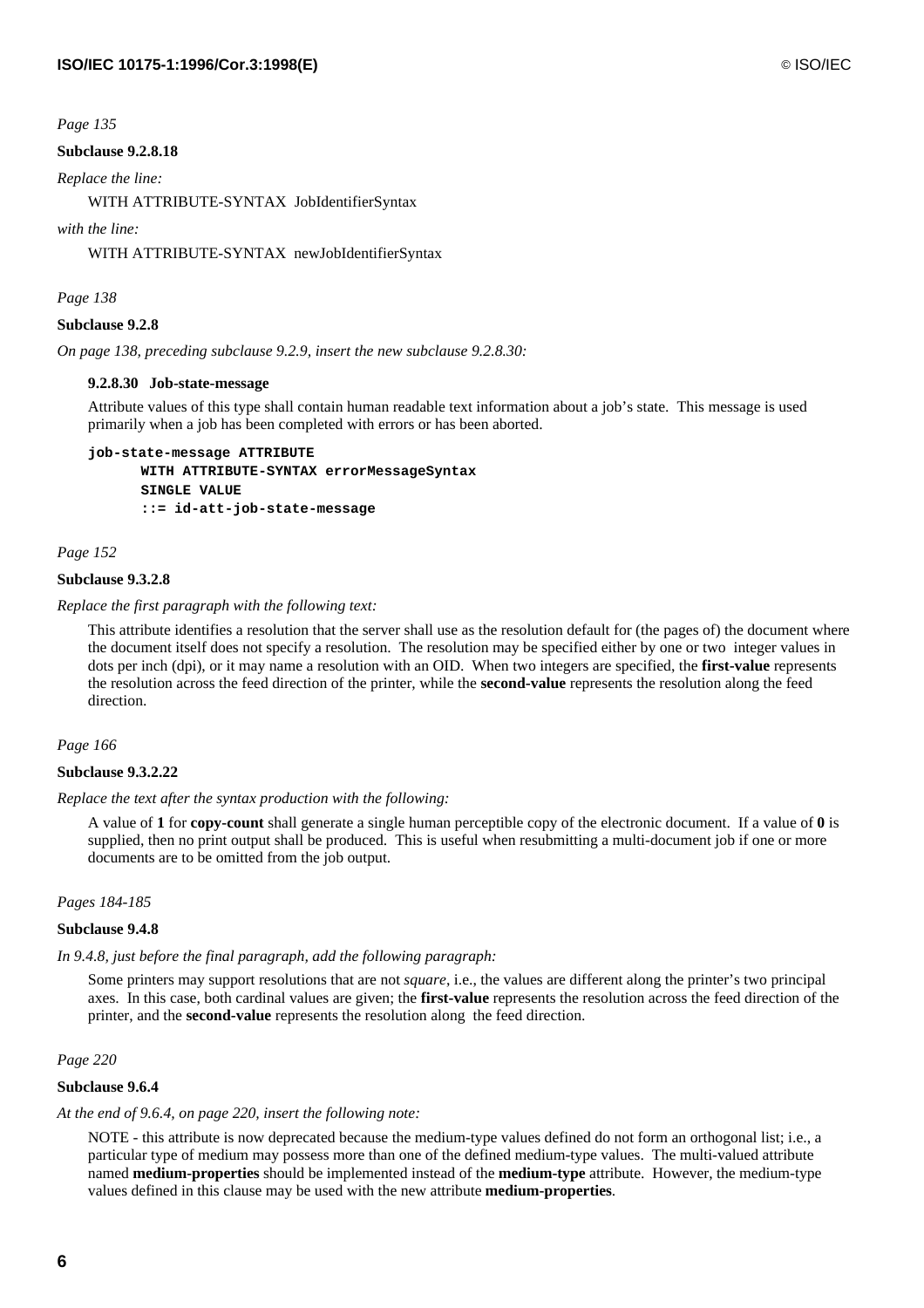## **Subclause 9.6**

*Create and insert a new subclause to define the medium-properties attribute:*

## **9.6.19 Medium-properties**

This attribute identifies the type of this medium. (e.g. stationery, envelope, transparency, etc.)

```
medium-properties ATTRIBUTE
       WITH ATTRIBUTE-SYNTAX objectIdentifierSyntax
       MATCHES FOR EQUALITY SET-COMPARISON
       MULTI VALUE
       ::= id-att-medium-properties
```
Standard values for this attribute are defined in 9.6.4.

NOTE - this attribute should be used instead of the attribute **medium-type** which is now deprecated.

*Page 269*

## **Subclause 9.17**

*Replace the last sentence of clause 9.17 paragraph 1:*

Attributes listed in section 9.2.6 (Access and Accounting) and 9.2.8 (Job-status) are not valid attributes for an initialvalue-job object.

### *with the sentence:*

Attributes listed in 9.2.8 (Job-status) are not valid attributes for an initial-value-job object.

## *Page 270*

### **Subclause 9.18**

*Replace the second sentence of clause 9.18, paragraph 1:*

All attributes listed in clause 9.3.1, 9.3.2 (except **initial-value-document**), 9.3.3 (except document-content and **transfermethod**), and 9.3.4 are valid attributes for an initial-value-job object.

#### *with the sentence:*

All attributes listed in clause 9.3.1, 9.3.2 (except **initial-value-document**), 9.3.3 (except **document-content**), and 9.3.4 are valid attributes for an initial-value-document object; however, note that not all possible values of these attributes are valid in an initial-value-document.

### *Page 282*

#### **Annex A**

*Following the entry for id-syn-ignored-attribute, assign a new OID value to the new attribute syntax:*

```
id-syn-job-identifier-on-printer ID ::= { id-syn 64 }
```
*Page 284*

| Following the entry:                                 |                                  |  |
|------------------------------------------------------|----------------------------------|--|
| id-att-default-delivery-addresses                    | ID ::= $\{ id-oc-operation 3 \}$ |  |
| assign the new attribute OID to the operation class: |                                  |  |

| id-att-requested-attributes |  | ID ::= { $id-oc-operation 6$ } |  |
|-----------------------------|--|--------------------------------|--|

*Page 287*

*Following the entry for id-att-current-page-order, assign new OID values as follows:*

| id-att-job-identifiers-on-printers |  | ID ::= $\{ id-oc-job 245 \}$ |  |
|------------------------------------|--|------------------------------|--|
| id-att-job-state-message           |  | ID ::= $\{ id-oc-job 246 \}$ |  |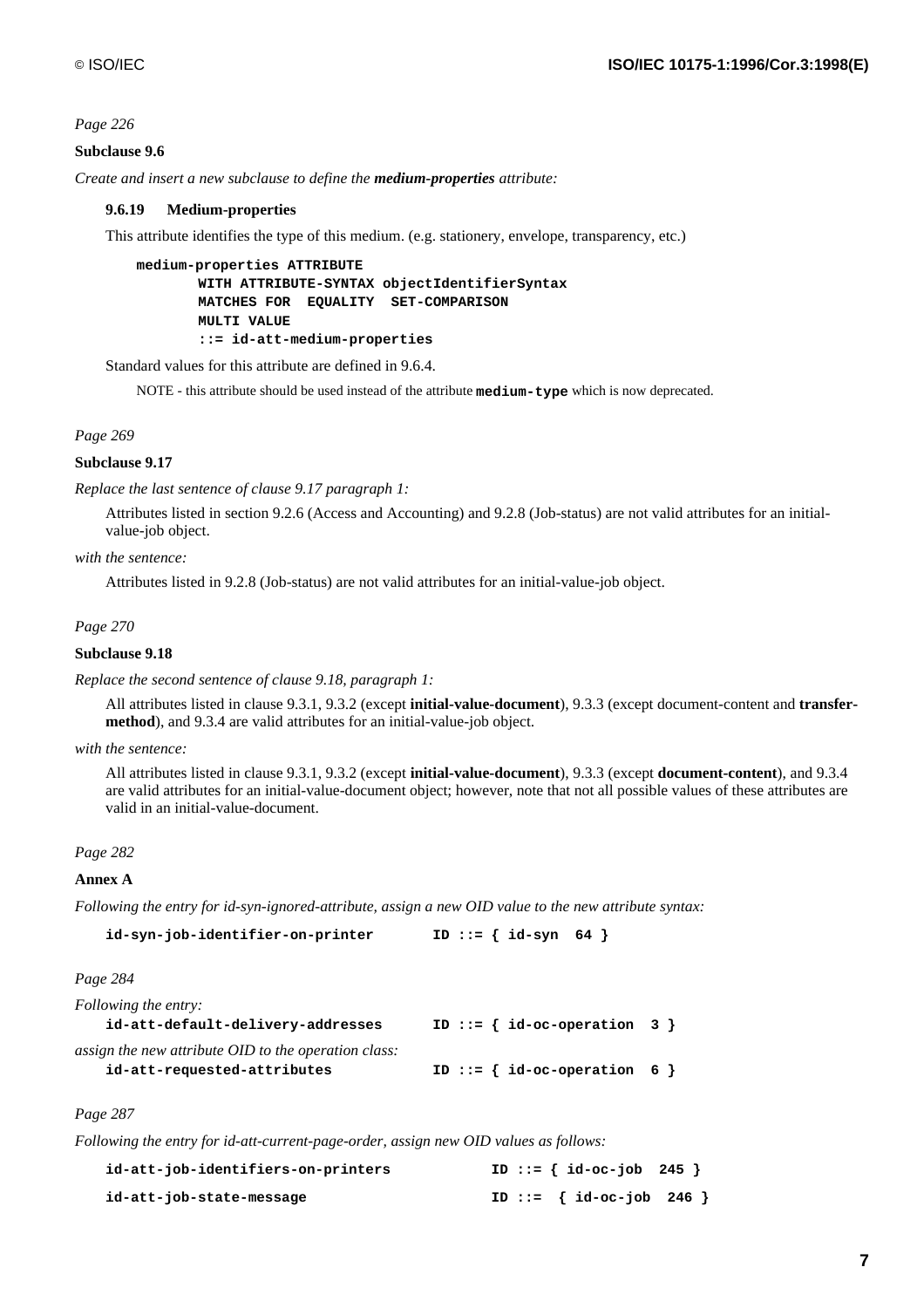*At the end of the list of medium object attributes, add the following attribute identifier definition:*

| id-att-medium-properties                                                                                         | ID ::= $\{ id-oc-medium 25 \}$                                           |
|------------------------------------------------------------------------------------------------------------------|--------------------------------------------------------------------------|
| Page 301                                                                                                         |                                                                          |
| Following the entry:<br>id-val-job-validate-submit-only                                                          | ID ::= $\{ id-vc-job-valiate 1 \}$                                       |
| assign the two new OIDs to the job-validate class:<br>id-val-job-validate-datastream<br>id-val-job-validate-both | ID ::= $\{ id-vc-job-valiate 2 \}$<br>ID ::= $\{ id-vc-job-valiate 3 \}$ |

*Pages 336 and 341*

## **Annex C**

*Insert the OIDs into the list of imports, in alphabetical order:*

**id-att-job-identifiers-on-printers, . . . id-syn-job-identifier-on-printer,**

#### *Page 337*

*Insert the attribute identifier* **id-att-medium-properties** *into the list of imports following the identifier* **id-attmedium-identifier***.*

## *Page 339*

*Insert the attribute-identifier into the list of imports, in the proper alphabetical order:*

**id-att-requested-attributes,**

*Page 341*

*Following the line:*

**id-syn-job-password,**

*insert the OID import line:*

**id-att-job-state-message,**

*Page 345*

*Replace the line:*

**--\*\*\* 9.1.5.9. Delta time and deltaSyntax**

*with:*

**--\*\*\* 9.1.5.9. DeltaTime and deltaTimeSyntax**

# *Pages 352-353*

*Replace the definition of the CardinalOrOid datatype with the following:*

```
CardinalOrOid ::= CHOICE {
     cardinal-value [0] Cardinal,
     oid-value [1] OBJECT IDENTIFIER
     2-dimension-value {
         first-value [0] Cardinal
         second-value [1] Cardinal } }
```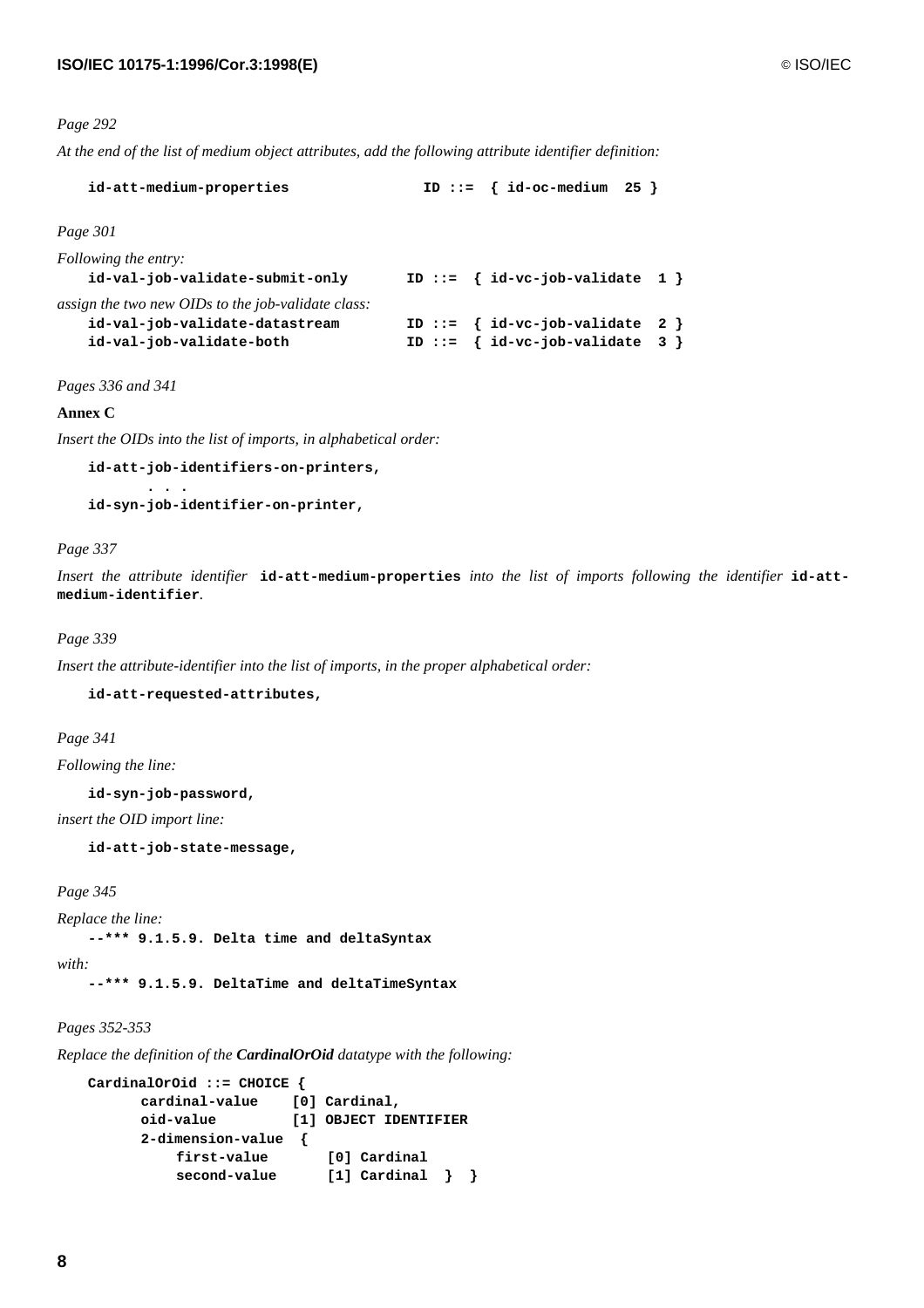*Replace the syntax definition of OidCardinalMap with the following production:*

```
OidCardinalMap ::= SEQUENCE {
     oid-name [0] OBJECT IDENTIFIER OPTIONAL,
     first-value [1] Cardinal,
     second-value [2] Cardinal OPTIONAL }
```
*Page 355*

*Insert the new attribute syntax definition following the syntax definition of the default-delivery-addresses attribute:*

```
requested-attributes ATTRIBUTE
      WITH ATTRIBUTE-SYNTAX AttributeId
      MATCHES FOR EQUALITY
      MULTI VALUE
      ::= id-att-requested-attributes
```
*Page 357*

*Insert the new attribute and attribute syntax definitions;*

*Replace the line:*

**--\*\*\* 9.2.1.2. Job-identifier-on-printer**

*with the following:*

```
--*** 9.2.1.2.1. Job-identifiers-on-printers
JobIdentifierOnPrinter ::= SEQUENCE {
                                       printer-name [0] SimpleName,
                                       job-identifier [1] JobIdentifier }
jobIdentifierOnPrinterSyntax ATTRIBUTE-SYNTAX
      JobIdentifierOnPrinter
      MATCHES FOR EQUALITY SET-COMPARISON SET-INTERSECTION
       ::= id-syn-job-identifier-on-printer
job-identifiers-on-printers ATTRIBUTE
      WITH ATTRIBUTE-SYNTAX jobIdentifierOnPrinterSyntax
      MULTI VALUE
       ::= id-att-job-identifiers-on-printers
--*** 9.2.1.2.2. Job-identifier-on-printer
  -- this attribute is deprecated; use job-identifiers-on-printers instead;
```
*Page 367*

*Replace the line:*

**WITH ATTRIBUTE-SYNTAX JobIdentifierSyntax**

## *with the line:*

**WITH ATTRIBUTE-SYNTAX newJobIdentifierSyntax**

## *Page 368*

*At the bottom of page 368, insert the following attribute definition:*

```
--*** 9.2.8.30. job-state-message
job-state-message ATTRIBUTE
        WITH ATTRIBUTE-SYNTAX errorMessageSyntax
        SINGLE VALUE
        ::= id-att-job-state-message
```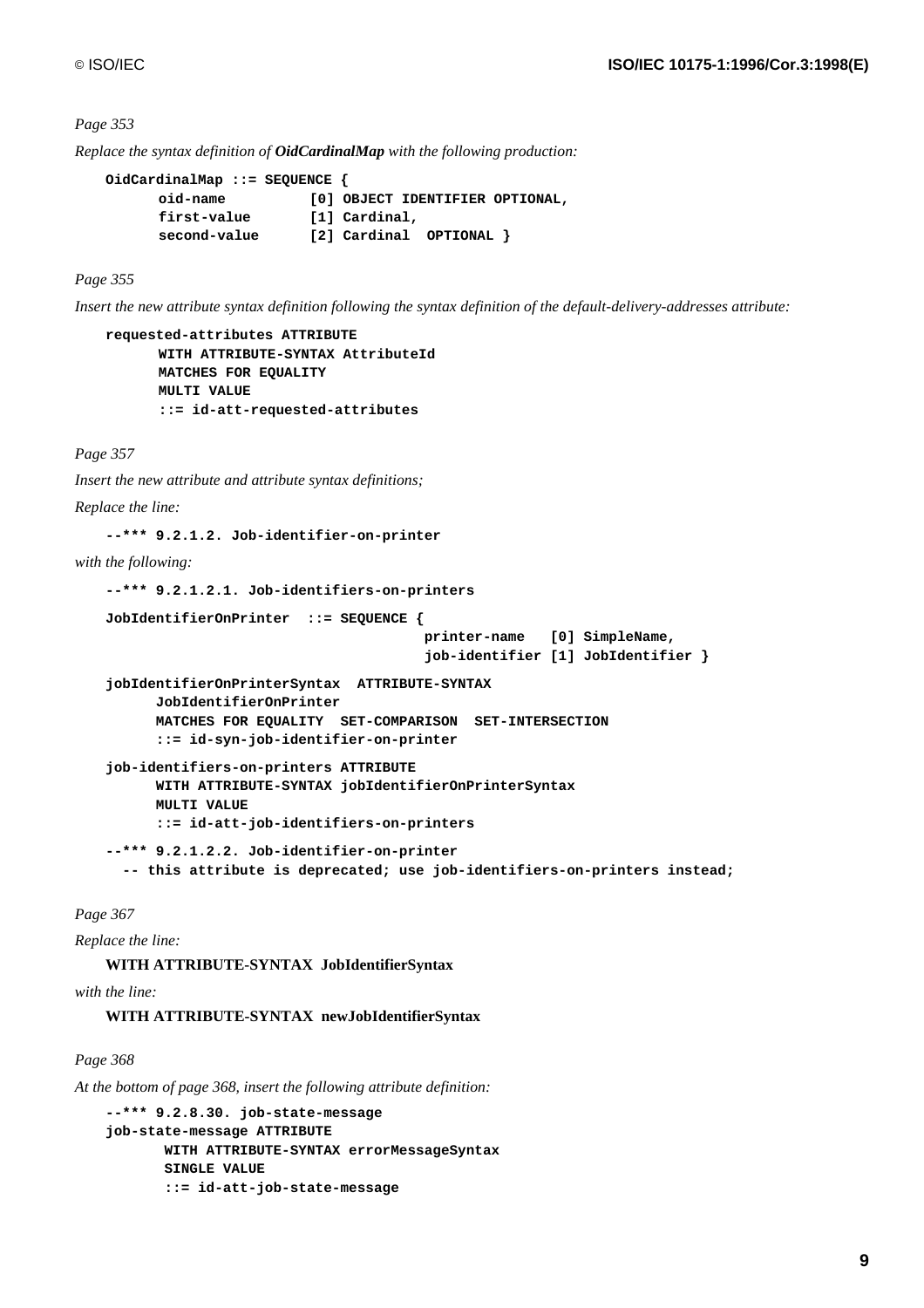*Indicate that the attribute medium-type is now deprecated:*

```
--*** 9.6.4 Medium-type [NOTE - this attribute is now deprecated;]
-- [ use medium-properties instead; see 9.6.19]
```
## *Page 400*

*Following the syntax definition of the attribute* **medium-holes-diameter***, add the syntax definition for the* **mediumproperties** *attribute:*

```
--*** 9.6.19 Medium-properties
medium-properties ATTRIBUTE
         WITH ATTRIBUTE-SYNTAX objectIdentifierSyntax
         MATCHES FOR EQUALITY SET-COMPARISON
         MULTI VALUE
         ::= id-att-medium-properties
```
*Page 411*

**Annex D**

| Replace the line: |                    |
|-------------------|--------------------|
| ub-octet-string   | INTEGER $: = 255$  |
| with the line:    |                    |
| ub-octet-string   | INTEGER $::= 4095$ |

*Page 452*

## **Annex G**

*Replace the table entry for 'printer-state-of-printers-assigned':*

| printer-state-of-printers-assigned | 10 <sub>b</sub> | -state<br>$10b-S$ | -10b-states    |  |
|------------------------------------|-----------------|-------------------|----------------|--|
|                                    |                 |                   | pported<br>sui |  |

*with the table entry:*

| printer-state-of-printers-assigned | 10 <sub>b</sub> | printer-state | printer-states- |  |
|------------------------------------|-----------------|---------------|-----------------|--|
|                                    |                 |               | supported       |  |